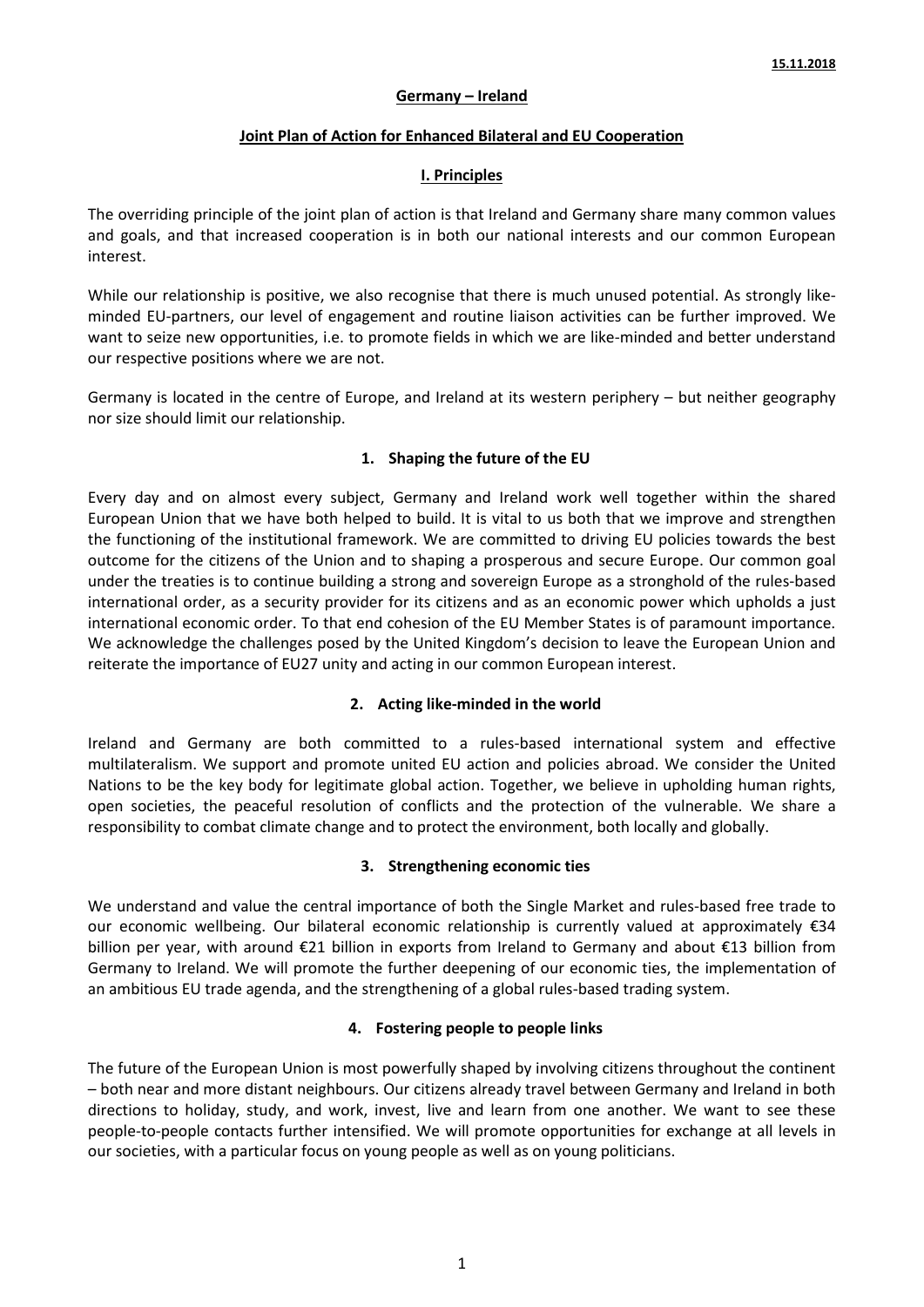### **5. Seizing opportunities**

Germany and Ireland are exceptionally strong research partners. Under the Horizon 2020 Programme, Germany was Ireland's number one partner and almost 10% of German funding obtained under the programme was in collaboration with Irish partners. We want to highlight and celebrate this futurefocussed, dynamic area of cooperation. We are committed to maintaining the highest level of ambition and wish to extend it where possible.

#### **II. Platforms**

Germany and Ireland recognize that increased dialogue at various levels is an essential ingredient for tangibly increasing Irish-German cooperation. We are committed to continuing the intense bilateral political engagement that we have achieved to date.

This will be supplemented by the following formats:

- Building on the inaugural session in Berlin on 15 November 2018, consultations should take place approximately every eighteen months between State Secretaries and Secretaries General of the German Federal Foreign Office and the Department of Foreign Affairs and Trade of Ireland. Other Ministries will also be invited, based on the current agenda and their competences.
- The Ireland Germany Joint Vision Forum set up in Berlin in January 2018 will be developed further and should take place annually alternating between Dublin and Berlin. The stakeholders are the German Federal Foreign Office, the Irish Department of Foreign Affairs and Trade, the Berlin based Stiftung Wissenschaft und Politik (SWP) and the Dublin based Institute for International and European Affairs (IIEA).
- Consultations between Political Directors, EU Directors General and Policy Planning Units in the Federal Foreign Office and at the Department of Foreign Affairs and Trade will also be maintained at regular intervals.
- Cross-departmental consultations at senior official level (Heads and Deputy Heads of Units) on current EU agenda issues as well as on international affairs will also take place on an annual basis.

#### **III. Projects**

Increased bilateral cooperation should translate into concrete projects in specific fields. To this end the following action points have been agreed. This work will be kept under active review and further projects will be added over time. A report on the implementation of projects will be prepared in advance of consultations at State-Secretary / Secretary-General level.

### **1. Increase foreign policy cooperation and highlight shared values**

### *Shaping EU policy on Africa*

- The Ministers of Foreign Affairs of Ireland and Germany share a strong belief in the importance of EU engagement with Africa and have agreed on a joint visit to the region. This will also be an opportunity to further explore the potential for Irish-German cooperation in Africa including within the framework of Sustainable Development Goals.
- Ireland and Germany will collaborate with other like-minded partners to shape EU-Africa policy to ensure a balanced approach and actively support the African Union's role in promoting peace and security in both regions. Possible joint initiatives might also be considered via existing institutional mechanisms and partners.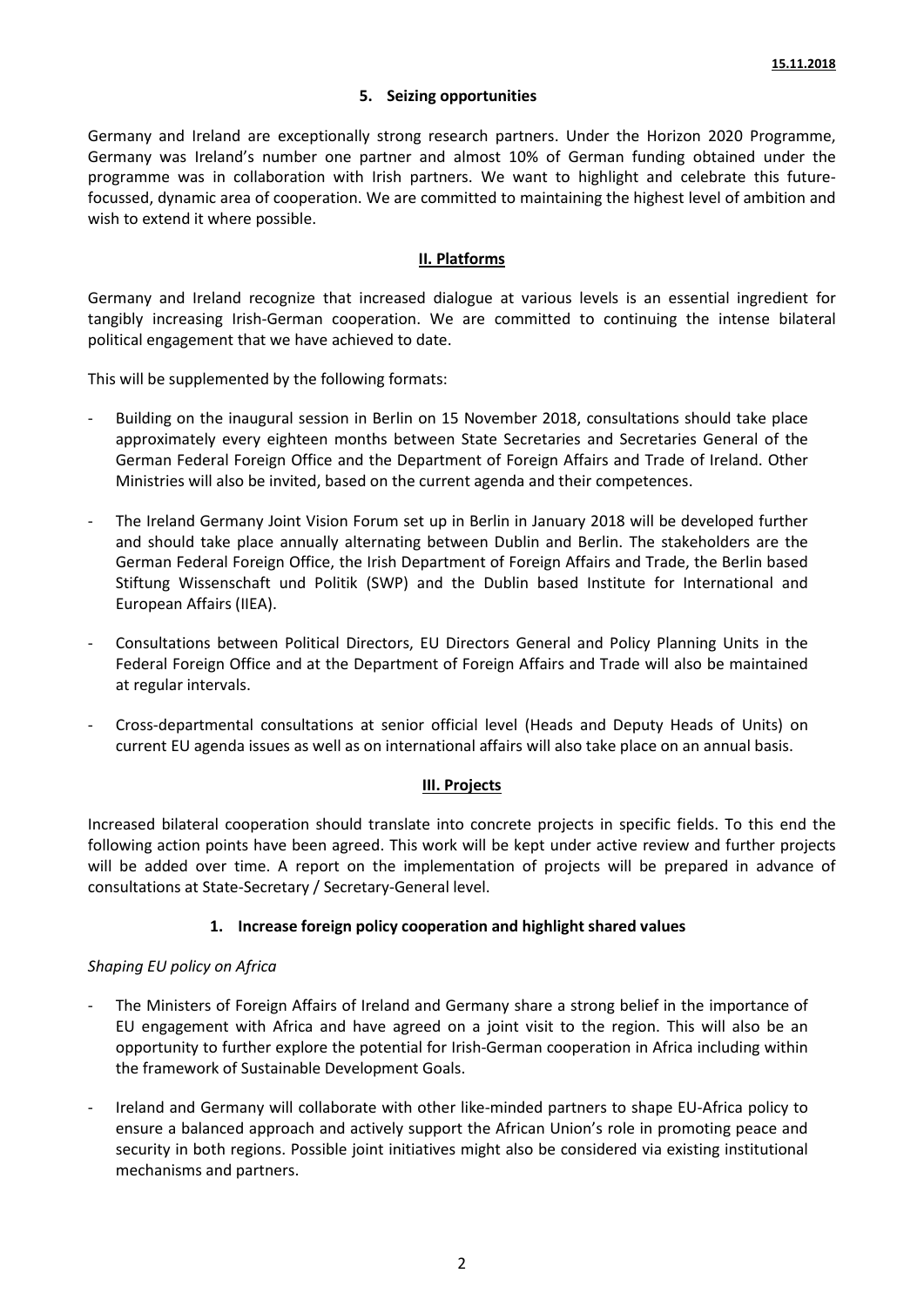### *Strengthening effective multilateralism and the United Nations*

- We will use our partnership to strengthen effective multilateralism, and we aim to fully use the potential of smaller and medium-sized countries to stand together for the preservation and further development of the rules-based multilateral order. We will hold consultations to identify issues that should be tackled, both jointly and with multilateral partners. We are convinced that effective multilateralism needs a resilient international system with a strong United Nations at its core, as well as concrete and effective implementation of joint decisions.
- The UN and the EU are natural partners, and we attach great importance to this partnership. We will continue to support the EU's cooperation with the UN, including in the field of peace and security.
- In view of Germany's upcoming membership of the UN Security Council from 2019 to 2020 and Ireland's candidature for the Security Council from 2021 to 2022, we will identify ways for EU Member States taking up Council membership to continue to bring to the Council's work, values, norms and principles of EU Member States leaving the Council.

### *Cooperating on civilian crisis management*

A workshop on best practices in recruitment, deployment and post deployment strategies for experts in civilian crisis management will be conducted. It is hoped that this workshop will produce ideas and recommendations which can be helpful at national level while also feeding into current EU work in this crucial area.

## **2. Create a step change on joint engagement regarding EU policy issues of common interest**

### *Exchange on the future of payments*

Payment services play a crucial role in a modern economy, and the way in which payments are made in Europe is changing rapidly. European legislation and related technological developments are expected to bring innovation and changes to payments and banking within the EU. Germany and Ireland will monitor developments in the market, and share experiences and research findings, with a view to ensuring that payment service users maintain access to safe and secure payment services in a well-functioning payment services market.

### *Interaction of Financial Stability Committees*

The Irish and German authorities will examine the scope for co-operation in the area of financial stability, particularly between the Irish Financial Stability Group and the German Financial Stability Committee. Possible areas for discussion include: (i) identification of risks and vulnerabilities in the financial system; (ii) a comparison of how both countries' institutions engage, in terms of their respective powers and functions; (iii) exchange of national experiences on macro prudential instruments and tools to address systemic risks.

### *Cooperation on agricultural policy*

- Germany and Ireland intend to build on efforts by key Irish stakeholders and the German Center for Research and Innovation (Fraunhofer-Gesellschaft) to establish links in the area of agridigitalisation and for engagement regarding EU funding opportunities under Horizon 2020. We want to further align policy, funders, research centres and industry in this area.
- We want to intensify research and innovation on agriculture, climate change and land use management by identifying leading researchers in these areas to assist in developing a carbon neutral and circular agri-food system.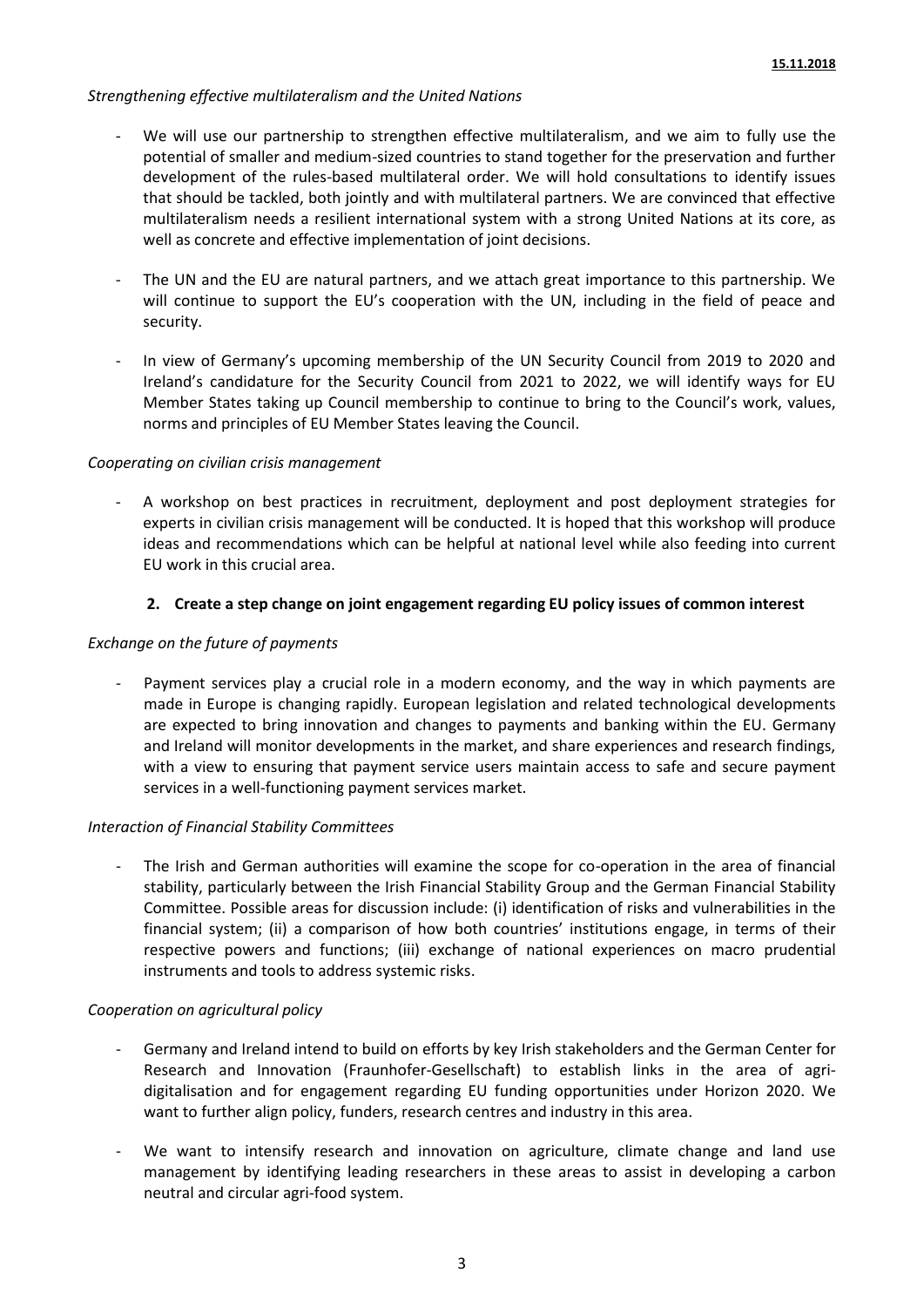- The Ministries of Agriculture of Ireland and Germany envisage a dialogue on current issues in agricultural policy, with a focus on the future of the Common Agricultural Policy (i.e. an exchange on proposals by the European Commission on CAP 2020) and the challenges for Ireland and Germany with regard to rural areas as well as the contribution of the European Agricultural Fund for Rural Development (EAFRD) to rural development.
- To promote links between the professional agriculture communities in Ireland and Germany we intend to organise further expert visits.

#### *Partnership on small and medium enterprises*

- A partnership in the area of pre-competitive Collective Research within CORNET will be explored. CORNET is a network of ministries and funding agencies that combine their existing funding schemes to increase the competitiveness of small and medium-sized enterprises (SMEs). In this way, CORNET supports new funding organisations worldwide to introduce pilot actions and schemes for pre-competitive Collective Research.
- Similarly, cooperation within the Central Innovation Programme for SMEs will be explored. The aim of the programme is to foster market-driven technology-based R&D work within SMEs. The programme is designed to enhance companies' capacity to innovate and to strengthen their longterm competitiveness. Both countries could organise common bilateral calls for bids or Ireland could join the IraSME<sup>1</sup> network.

#### *Enhanced cooperation on energy and climate action*

**.** 

- The Department for Communications, Climate Action and Environment of Ireland and the Federal Ministry of Economic Affairs and Energy of Germany will foster an exchange on best practices in the area of energy modelling, including between the Sustainable Energy Authority of Ireland (SEAI) and the German Environment Agency (Umweltbundesamt – UBA) and an exchange of experience on grid renewables integration and best practices for information, dialogue and participation in order to raise public awareness and social acceptance for the importance of and need for infrastructure projects including between Eirgrid and German TSOs (Transmission System Operators). They will continue their exchange in the North Seas Energy Cooperation on facilitating the cost-effective deployment of offshore wind and promoting interconnection between the countries in the region. Furthermore they will strengthen their cooperation in research and innovation in different fields of energy technology under the umbrella of various European instruments, such as the Strategic Energy Technology Plan.
- While climate adaptation can be considered in context and country-specific terms, particularly when it comes to climate risk and governance, it is also an area where Member States are facing a number of common challenges and that offers good potential for cooperation and information exchange. In the future, Germany and Ireland intend to intensify their knowledge transfer on the implementation of Climate Change Adaptation.

#### **3. Highlight and strengthen research links**

We will continue to promote the strong and increasing cooperation between Irish and German research institutions. Recent notable examples of this include a pending MOU between the University of Limerick and the Fraunhofer's Institute for Factory Operation and Automation to underpin collaborative research work with CONFIRM, Science Foundation Ireland's Research Centre for Smart Manufacturing, as well as a Letter of Intent for a strategic research partnership signed

 $^1$  IraSME is a network of ministries and funding agencies which are owners or managers of national and regional funding programmes for cooperative research projects between small and medium-sized enterprises (SMEs) and in participation of research and technology organisations (RTOs).